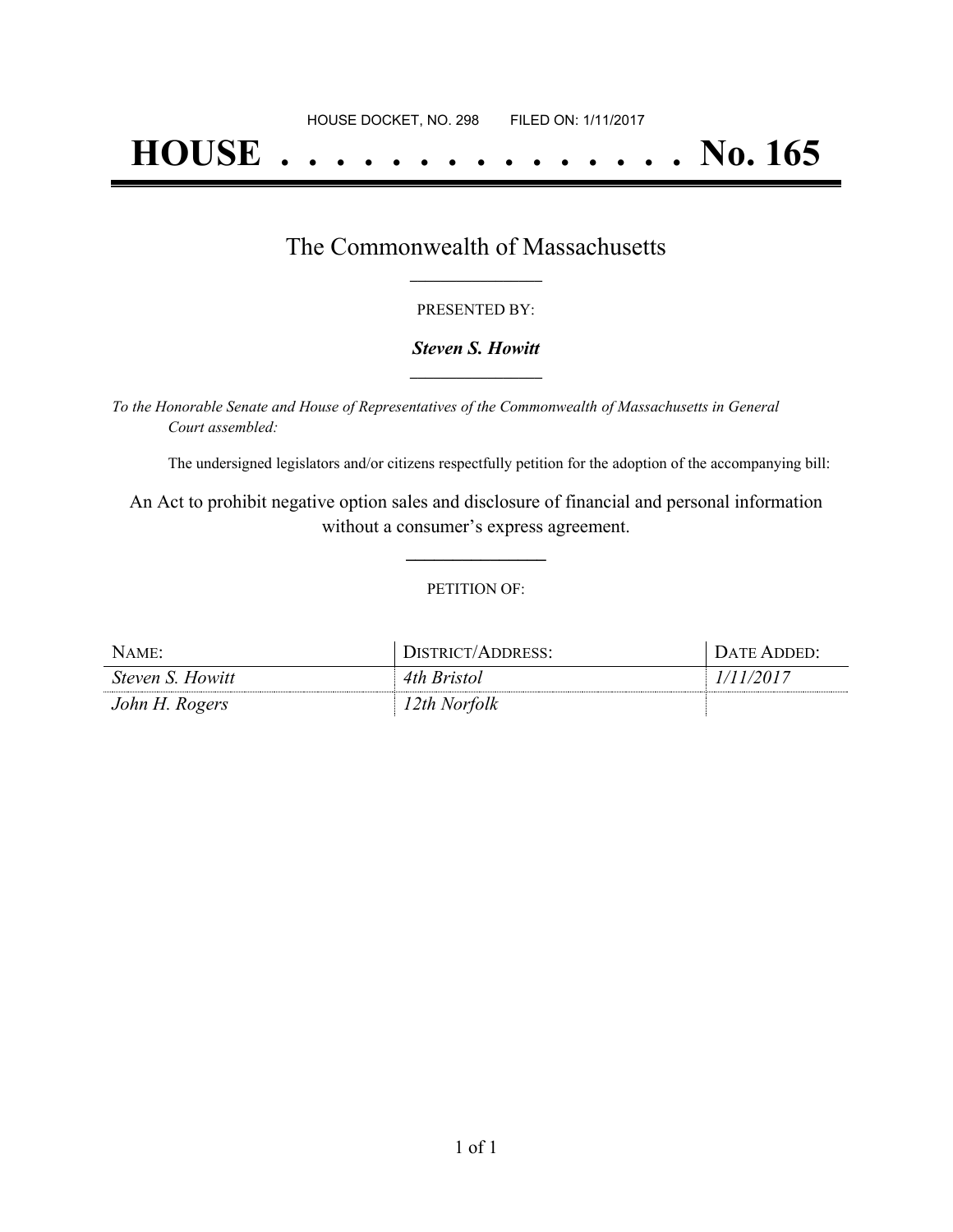## **HOUSE . . . . . . . . . . . . . . . No. 165**

By Mr. Howitt of Seekonk, a petition (accompanied by bill, House, No. 165) of Steven S. Howitt and John H. Rogers for legislation to prevent the automatic signing up of consumers for products or services. Consumer Protection and Professional Licensure.

### [SIMILAR MATTER FILED IN PREVIOUS SESSION SEE HOUSE, NO. *223* OF 2015-2016.]

## The Commonwealth of Massachusetts

**In the One Hundred and Ninetieth General Court (2017-2018) \_\_\_\_\_\_\_\_\_\_\_\_\_\_\_**

**\_\_\_\_\_\_\_\_\_\_\_\_\_\_\_**

An Act to prohibit negative option sales and disclosure of financial and personal information without a consumer's express agreement.

Be it enacted by the Senate and House of Representatives in General Court assembled, and by the authority *of the same, as follows:*

- 1 Section 1. Chapter 93 of the General Laws, as appearing in the 2007 official edition is
- 2 hereby amended by inserting after Section 114, the following 3 new sections:-
- 3 "Section 115. Definitions
- 4 As used in sections 115 to 117, inclusive, the following words shall, unless the context
- 5 clearly requires otherwise, have the following meanings:-
- 6 a) 'Seller,' any person, firm, corporation, partnership, unincorporated association,

7 franchise, franchisor, or other business enterprise which promotes or exchanges goods or

8 services for money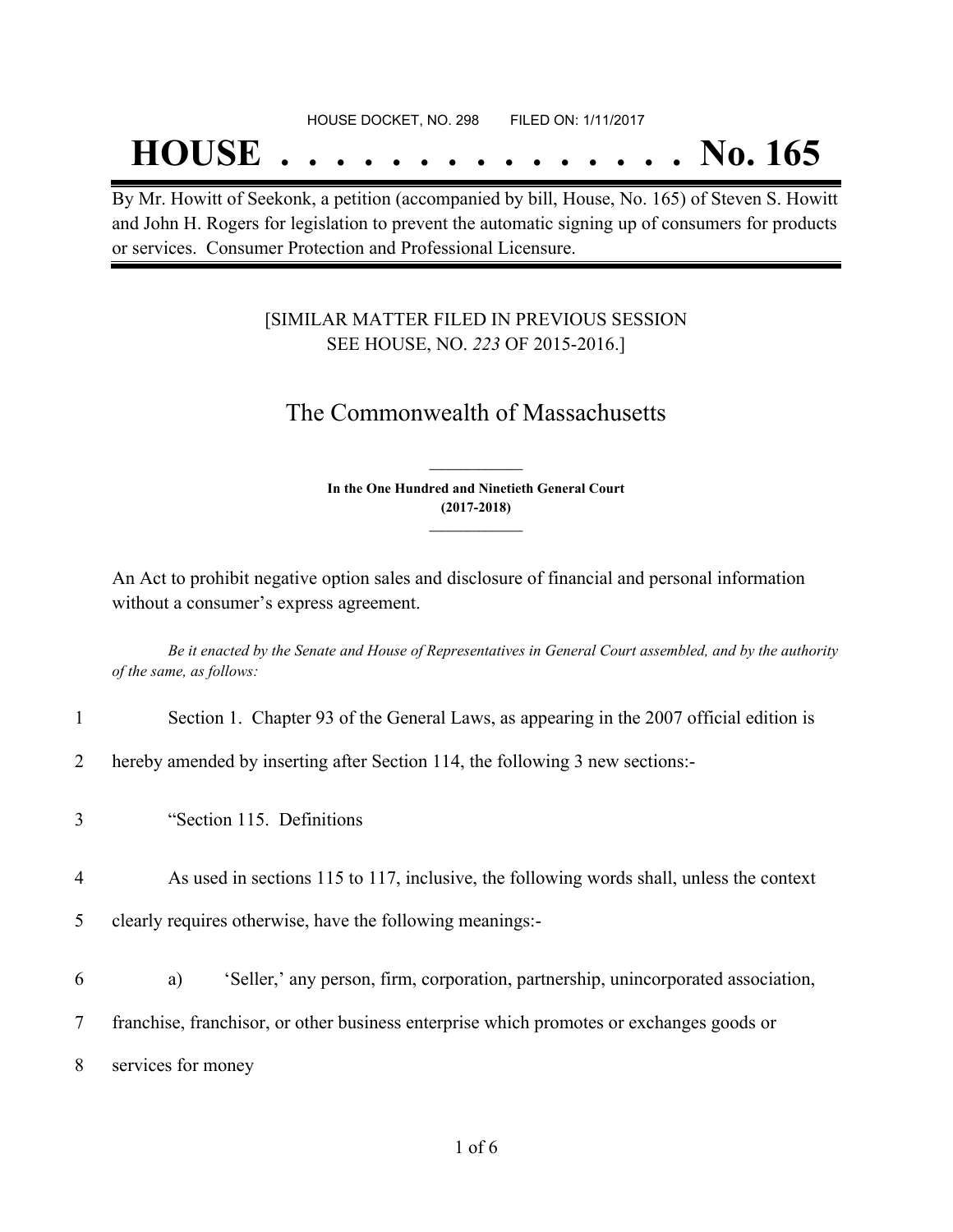| 9  | b)<br>'Trial offer,' an offer to a consumer by a seller for products or services without              |
|----|-------------------------------------------------------------------------------------------------------|
| 10 | cost, at a reduced cost, for a rebate, for only incidental costs such as shipping fees or for a time- |
| 11 | limited trial period under which the consumer is required to act affirmatively to avoid incurring a   |
| 12 | future financial obligation as a result of accepting the offer                                        |
| 13 | $\mathbf{c})$<br>'Consumer,' any person who seeks to accept or accepts a trial offer                  |
| 14 | 'Clear and conspicuous,' (including the terms clearly and conspicuously), the<br>$\mathbf{d}$         |
| 15 | material representation being disclosed is of such size, color, contrast or audibility and is so      |
| 16 | presented as to be readily noticed and understood by a reasonable person to whom it is being          |
| 17 | disclosed                                                                                             |
| 18 | 'Affirmative Consent,' a consumer's express agreement to incur a clearly and<br>e)                    |
| 19 | conspicuously disclosed financial obligation as a result of accepting a trial offer; such agreement   |
| 20 | shall be made in a manner specifically identified for the consumer to indicate the consumer's         |
| 21 | express agreement to incur the clearly and conspicuously disclosed financial obligation               |
| 22 | 'Financial Institution,' an institution (public or private) that collects funds (from<br>f)           |
| 23 | the public or other institutions) and invests them in financial assets                                |
| 24 | Section 116. Charges after a trial offer, required disclosures                                        |
| 25 | Trial offer disclosures. A seller may not make a trial offer to a consumer, or<br>a)                  |
| 26 | impose a financial obligation on the consumer as a result of the consumer's acceptance of a trial     |
| 27 | offer, unless:                                                                                        |

of 6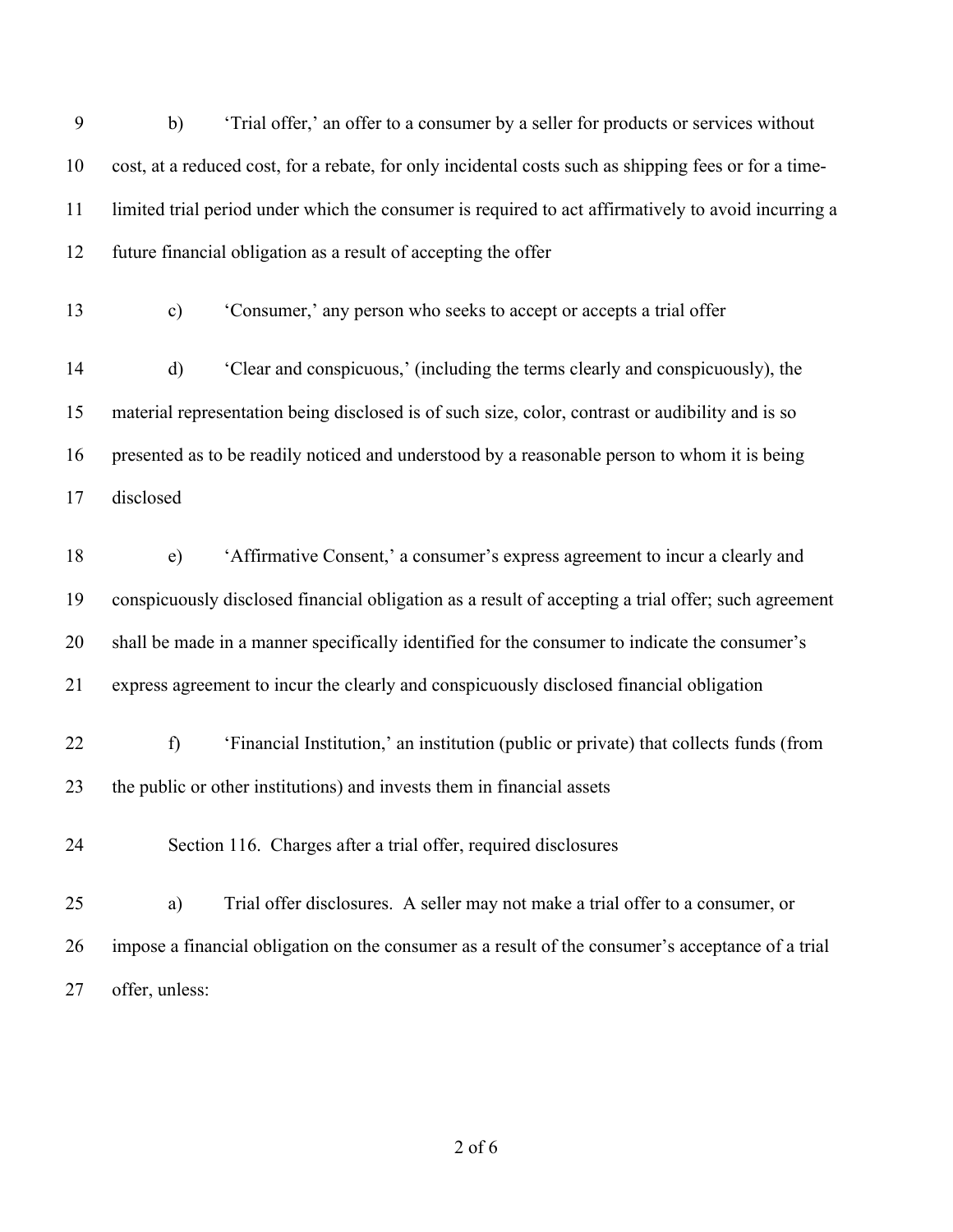i) The seller provides the consumer with clear and conspicuous information regarding the terms of the trial offer prior to the consumer's acceptance of the offer, including, at a minimum:

 1) Any additional financial obligations that may be incurred as a result of accepting the trial offer;

 2) Identification of all goods or services, or enrollments in a membership, subscription or service contract that the consumer will receive or for which the consumer will incur a financial obligation as a result of accepting the trial offer;

 3) The cost to the consumer of any financial obligation the consumer will incur if the consumer accepts the trial offer, including any fees or charges;

 4) A statement, if applicable, that by accepting the trial offer, the consumer will become obligated for additional goods or services, or enrollment in a membership, subscription or service contract unless the consumer takes affirmative action to cancel the trial offer;

 5) Instructions as to the means by which the consumer is to indicate the consumer's rejection or cancellation of the offer;

 6) The time period during which the consumer must cancel in order to avoid incurring a financial obligation as a result of accepting the trial offer; and

 7) The calendar date on which the consumer will incur any additional financial obligation if the consumer fails to cancel the trial offer within the relevant time period.

 b) Cancellation. A seller must inform the consumer, prior to the consumer's acceptance of the trial offer, of the specific steps by which the consumer may cancel the

of 6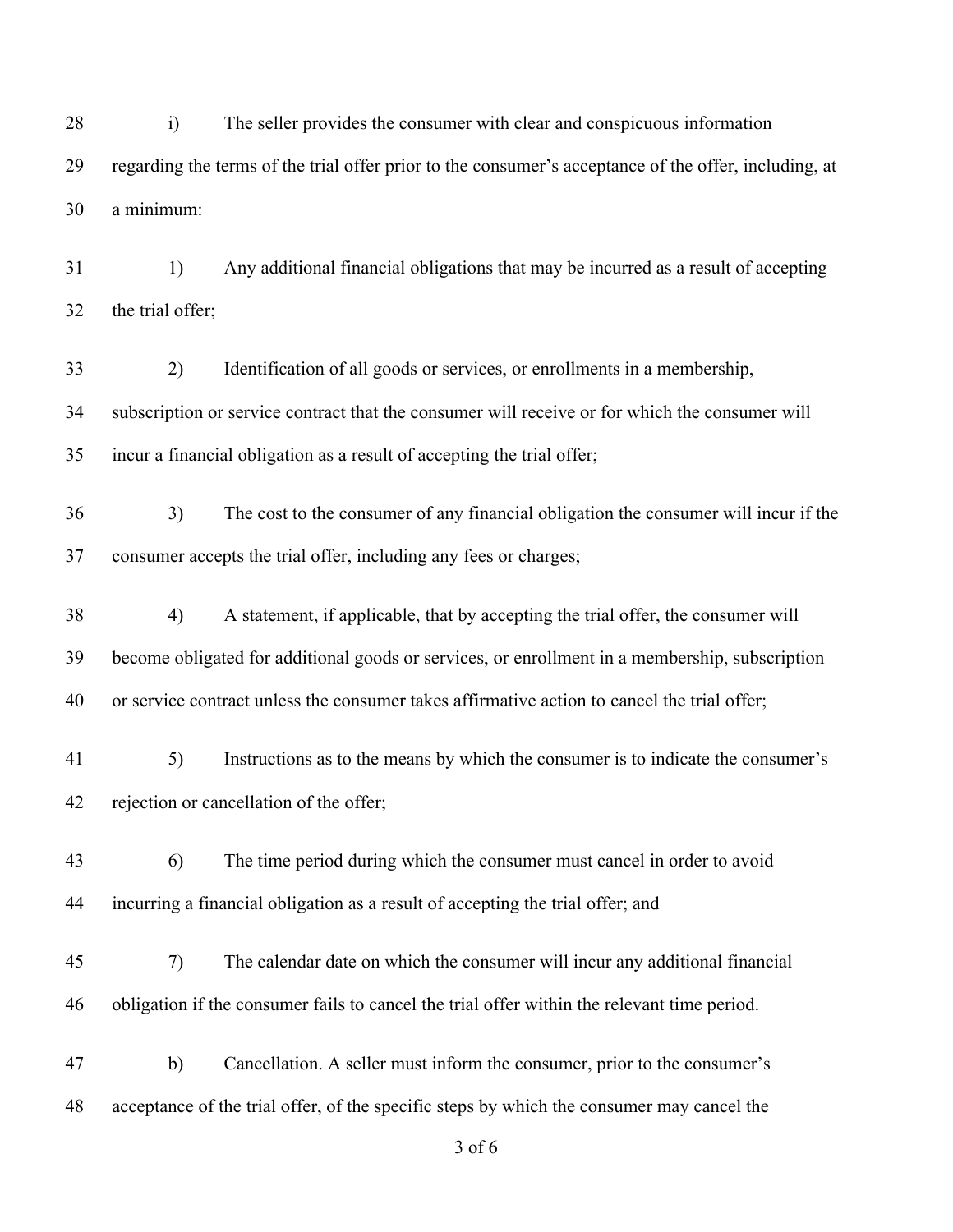agreement. The means for cancellation provided by the seller, shall at a minimum, enable the consumer to cancel the trial offer by calling a toll-free telephone number and, if the offer was not accepted by telephone, to cancel in a manner substantially similar to that by which the consumer accepted the trial offer, including but not limited to, electronic email address, website, postal address or another cost-effective, timely and easy-to-use mechanism for cancellation.

 c) Affirmative consent. A seller may not impose a financial obligation on a consumer as a result of the consumer's acceptance of a trial offer unless the seller has obtained the consumer's affirmative consent to the terms of the trial offer set forth in subsection (a)(i) of this section.

 d) Additional notice to consumer. A seller whose trial offer exceeds thirty (30) calendar days must provide additional notice to the consumer within no more than ten (10) and no fewer than five (5) calendar days prior to the date upon which the consumer will incur an additional financial obligation as a result of accepting the offer. The notification shall include the calendar date on which the consumer will be charged for additional goods or services or for automatic renewal. The notification shall be provided in a manner substantially similar to that by which the consumer accepted the trial offer and shall clearly and conspicuously disclose the means by which the consumer may cancel the offer. The means of cancellation must conform to subsection (b) of this section.

 e) Burden on seller. The seller has the burden of proving that the consumer expressly agreed to this arrangement and that the required notices were provided within the time limits set forth.

of 6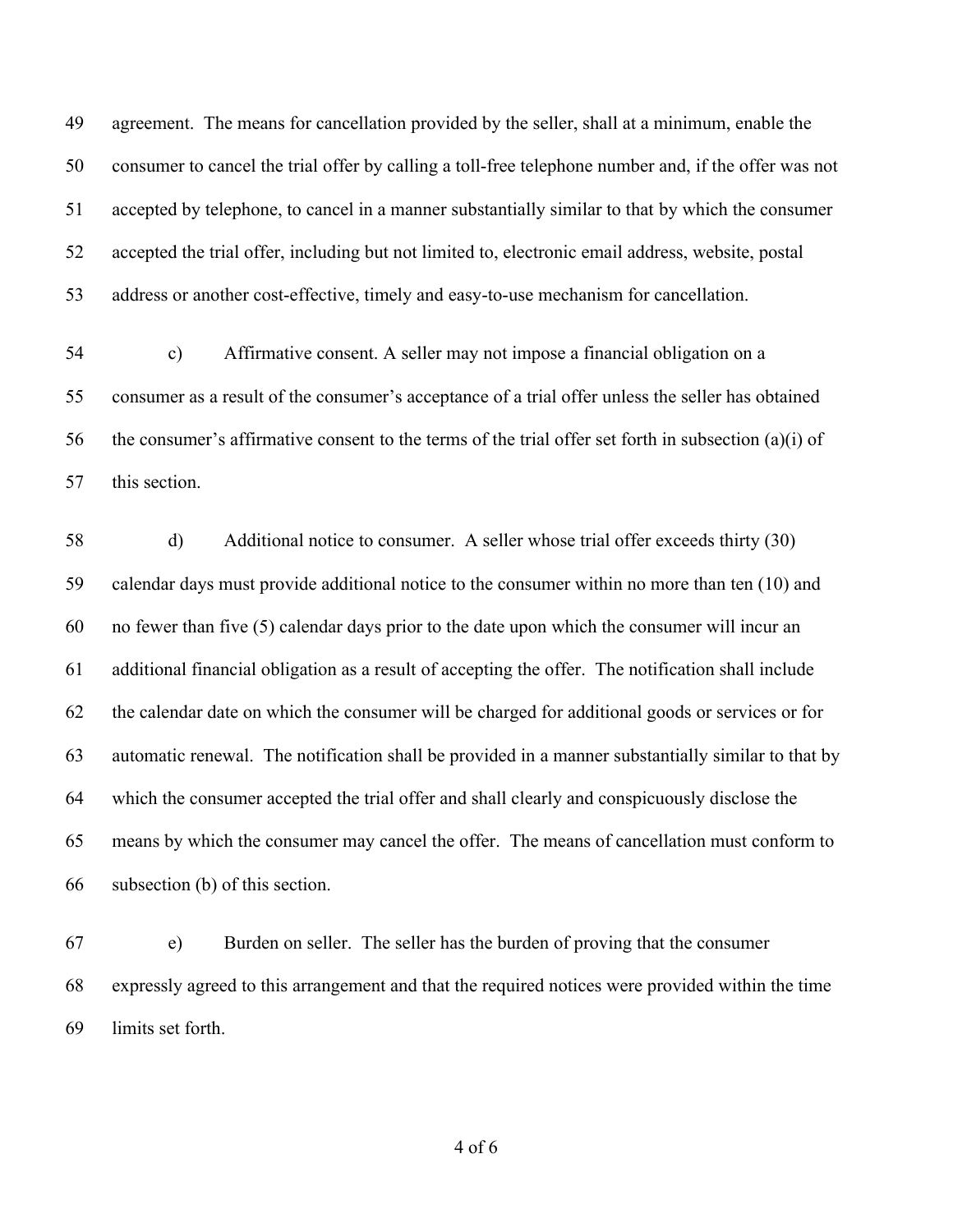f) "Data pass" prohibition. A seller may not cause a consumer to incur a financial obligation to another seller as a result of accepting a trial offer unless:

 i) The consumer gives affirmative consent to the seller at the time the consumer accepts the trial offer allowing the seller to provide the consumer's billing information to a seller other than the seller making the trial offer. Such affirmative consent shall conform to subsection (c) of this section.

 g) Violation. Any violation of this section shall constitute an unfair or deceptive act or practice in violation of Chapter 93A.

- Section 117. Prohibited Disclosures
- (a) Disclosure of financial and personal information prohibited

 Except as otherwise expressly provided in this chapter, a financial institution, its officers, employees, agents and directors shall not disclose any financial or personal information relating to a customer. Financial institutions shall adopt reasonable procedures to assure compliance with this subchapter.

(b) Exceptions

 This section does not prohibit any of the activities listed in this subsection. This subsection shall not be construed to require any financial institution to make any disclosure not otherwise required by law. This subsection shall not be construed to require or encourage any financial institution to alter any procedures or practices not inconsistent with this section. This subsection shall not be construed to expand or create any authority in any person or entity other than a financial institution.